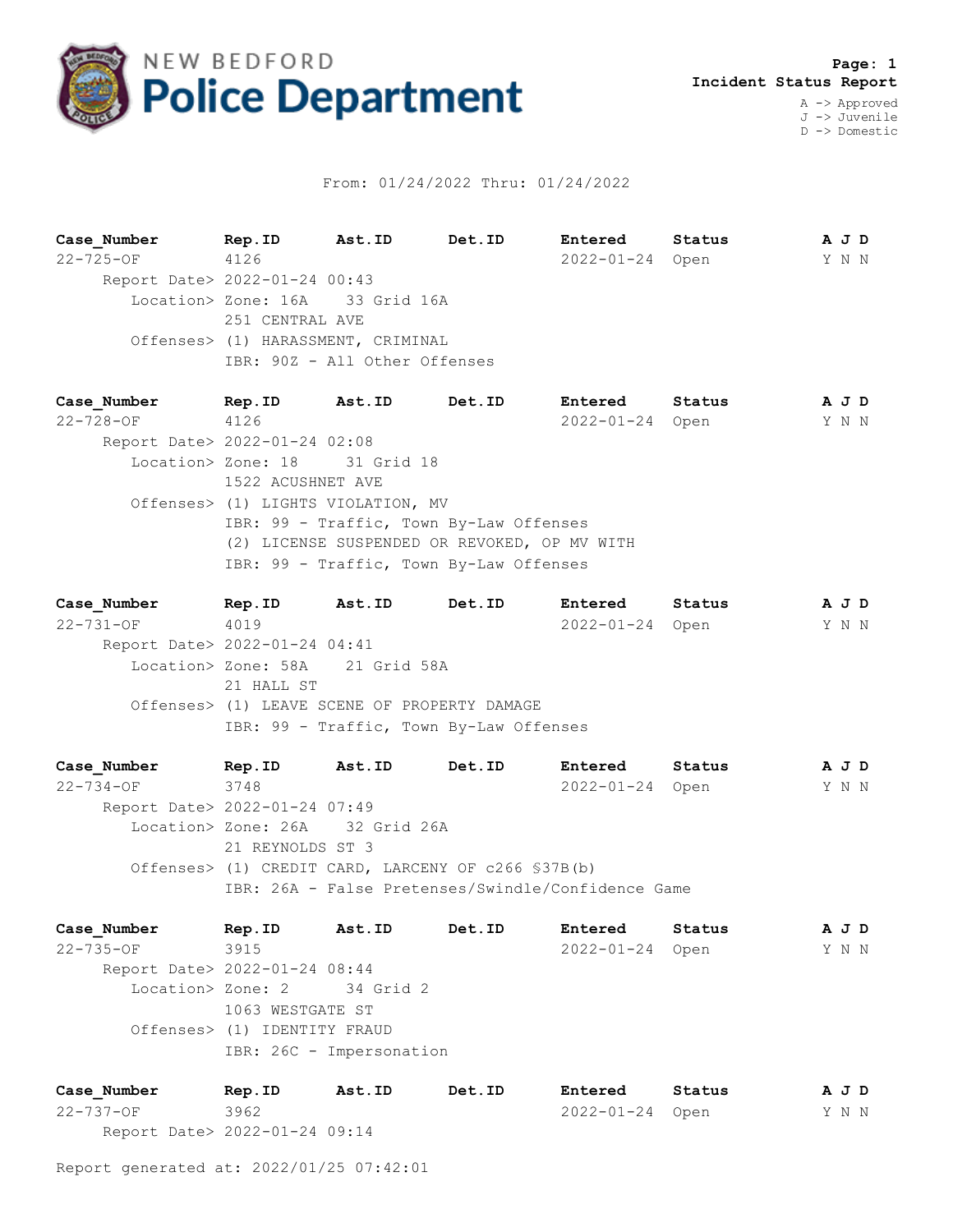

A -> Approved J -> Juvenile D -> Domestic

 Occurred Dates> 2022-01-23 21:30 To 2022-01-23 23:45 Location> Zone: 56 22 Grid 56 44 STOWELL ST Offenses> (1) MOTOR VEH, MALICIOUS DAMAGE TO c266 §28(a) IBR: 290 - Destruction/Damage/Vandalism of Property

**Case\_Number Rep.ID Ast.ID Det.ID Entered Status A J D** 22-740-OF 4015 2022-01-24 Open Y N N Report Date> 2022-01-24 13:05 Location> Zone: 25A 31 Grid 25A 15 WASHBURN ST Offenses> (1) IDENTITY FRAUD IBR: 26C - Impersonation

| Case Number                   | Rep.ID                               | Ast.ID                  | Det.ID | Entered         | Status | A J D |  |
|-------------------------------|--------------------------------------|-------------------------|--------|-----------------|--------|-------|--|
| $22 - 742 - OF$               | 3871                                 |                         |        | 2022-01-24 Open |        | Y N N |  |
| Report Date> 2022-01-24 13:30 |                                      |                         |        |                 |        |       |  |
|                               | Location> Zone: 14 33 Grid 14        |                         |        |                 |        |       |  |
|                               | 744 BELLEVILLE AVE                   |                         |        |                 |        |       |  |
|                               | Offenses> (1) THREAT TO COMMIT CRIME |                         |        |                 |        |       |  |
|                               |                                      | IBR: 13C - Intimidation |        |                 |        |       |  |



 Report Date> 2022-01-24 16:05 Location> Zone: 23 32 Grid 23 135 HOLLY ST 1W Offenses> (1) B&E BUILDING DAYTIME FOR FELONY IBR: 220 - Burglary/Breaking & Entering



Report generated at: 2022/01/25 07:42:01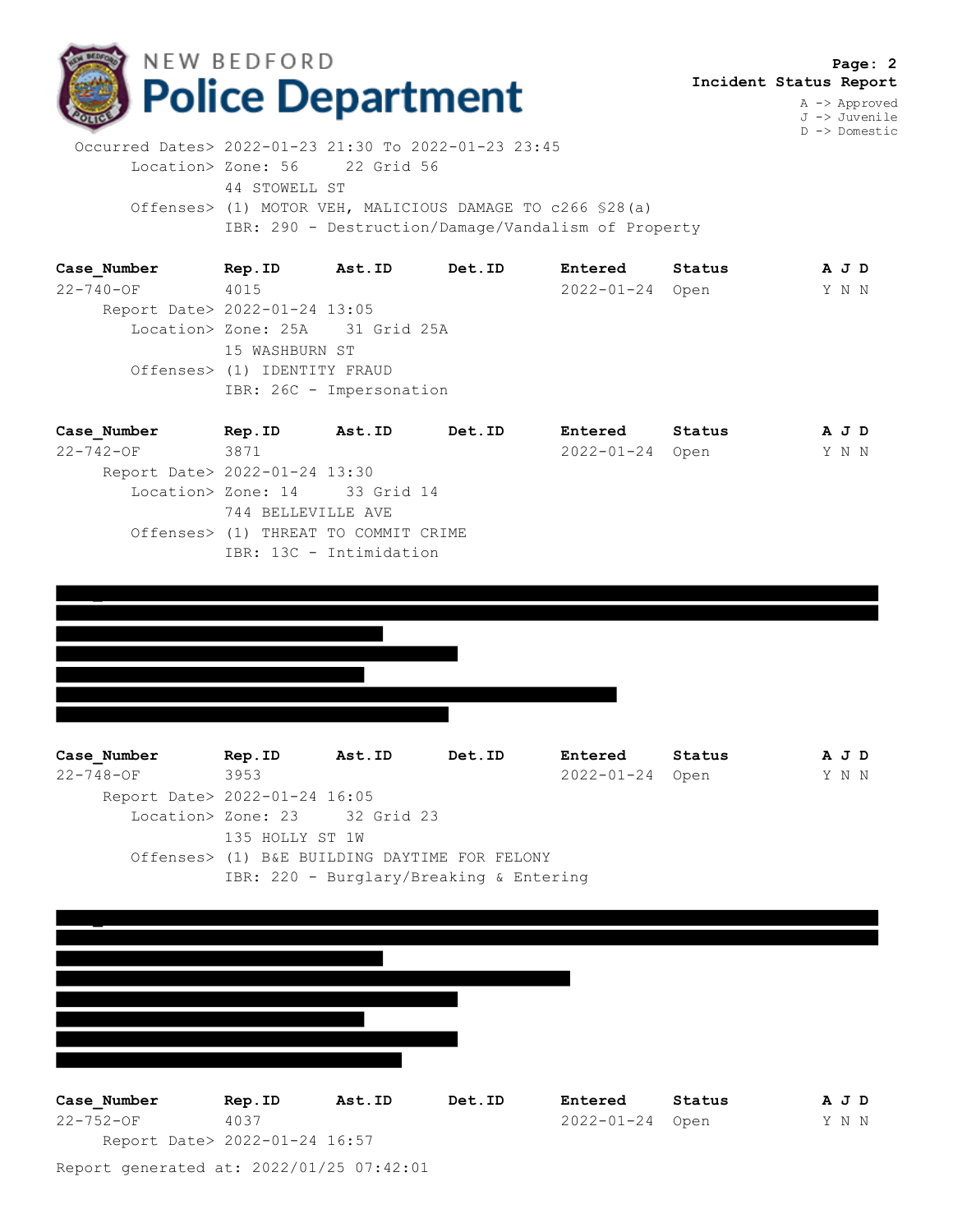

A -> Approved J -> Juvenile D -> Domestic

Location> Zone: 65 23 Grid 65 12 ROOSEVELT ST Offenses> (1) ILLEGALLY ATTACH PLATES IBR: 99 - Traffic, Town By-Law Offenses (2) UNREGISTERED MOTOR VEHICLE ON PUBLIC WAY IBR: 99 - Traffic, Town By-Law Offenses (3) UNINSURED MOTOR VEHICLE IBR: 99 - Traffic, Town By-Law Offenses

**Case\_Number Rep.ID Ast.ID Det.ID Entered Status A J D** 22-754-OF 4058 2022-01-24 Open Y N N Report Date> 2022-01-24 18:09 Occurred Dates> 2022-01-23 23:00 To 2022-01-24 18:09 Location> Zone: 41D 12 Grid 41D 54 CEDAR ST Offenses> (1) DESTRUCTION OF PROPERTY -\$1200, MALICIOUS c266 §127 IBR: 290 - Destruction/Damage/Vandalism of Property

**Case\_Number Rep.ID Ast.ID Det.ID Entered Status A J D** 22-756-OF 4096 4021 2022-01-24 Open Y N N Report Date> 2022-01-24 18:06 Location> Zone: 39B 11 Grid 39B 827 ROUTE 18 SOUTH Offenses> (1) MOTOR VEH, MALICIOUS DAMAGE TO c266 §28(a) IBR: 290 - Destruction/Damage/Vandalism of Property (2) ASSAULT W/DANGEROUS WEAPON IBR: 13A - Aggravated Assault

**Case\_Number Rep.ID Ast.ID Det.ID Entered Status A J D** 22-761-OF 3966 2022-01-24 Open Y N N Report Date> 2022-01-24 22:17 Occurred Dates> 2022-01-24 22:00 To 2022-01-24 23:00 Location> Zone: 15A 33 Grid 15A 1724 ACUSHNET AVE Offenses> (1) A&B IBR: 13B - Simple Assault

**Case\_Number Rep.ID Ast.ID Det.ID Entered Status A J D** 22-762-OF 3966 4028 2022-01-24 Open Y N N Report Date> 2022-01-24 22:24 Occurred Dates> 2022-01-24 22:00 To 2022-01-24 22:59 Location> Zone: 15A 33 Grid 15A 95 HOPE ST 1 Offenses> (1) A&B IBR: 13B - Simple Assault

**Case\_Number Rep.ID Ast.ID Det.ID Entered Status A J D** 22-763-OF 4045 4073 2022-01-24 Open Y N N Report Date> 2022-01-24 22:42 Location> Zone: 36 14 Grid 36

Report generated at: 2022/01/25 07:42:01